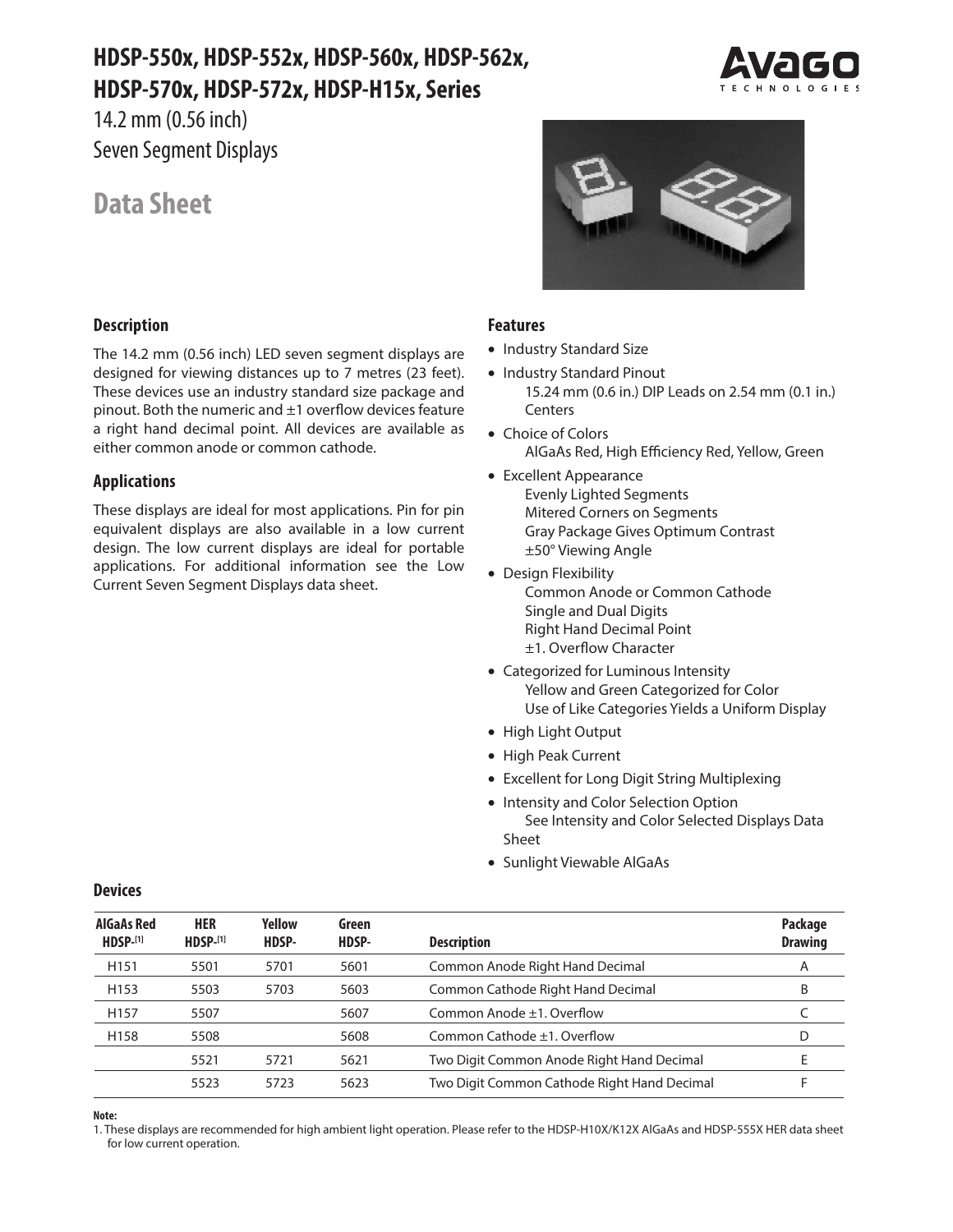#### **Contrast Enhancement**

The objective of contrast enhancement is to provide good display readability in the end use ambient light. The concept is to employ both luminance and chrominance contrast techniques to enhance the readability. This is accomplished by having the OFF dots blend into the display background and the ON dots stand out vividly against this same background. Therefore, these display devices are assembled with a gray package and matching encapsulating epoxy in the dots.

Contrast enhancement may be achieved by using one of the following suggested filters:

Standard Red and AlGaAs Red (HDSP-5300/H150) Panelgraphic RUBY RED 60 SGL-Homalite H100-1605 RED 3M Louvered Filter R6610 RED or N0210 GRAY

HER (HDSP-5500) Panelgraphic SCARLET RED 60 SGL-Homalite H100-1670 RED or H100-1250 GRAY 3M Louvered Filter R6610 RED or N0210 GRAY

Yellow (HDSP-5700) Panelgraphic YELLOW 27 or GRAY 10 SGL-Homalite H100-1720 AMBER or H100-1250 GRAY 3M Louvered Filter A5910 AMBER or N0210 GRAY

Green (HDSP-5600) Panelgraphic GREEN 48 SGL-Homalite H100-1440 GREEN or H100-1250 GRAY 3M Louvered Filter YG6610 RED or N0210 GRAY

For further information on contrast enhancement please see Application Note 1015.

### **Mechanical**

Specially developed plastics are used to optimize the displays optical performance. These plastics restrict the solvents that may be used for cleaning. Only mixtures of Freon (F113) and alcohol should be used for vapor cleaning processes. Total immersion time in the vapors is two minutes. Some suggested mixtures are Freon TE, Arklone A or K, or Genesolv DI-15 or DE-15. A 60°C (140°F) water cleaning process may also be used. This process includes a neutralizer rinse (3% ammonia solution or equivalent), a surfactant rinse (1% detergent solution or equivalent), a water rinse, and a thorough air dry. Room temperature cleaning may be done with Freon T-E35 or T-P35, Ethanol, Isopropanol, or water with a mild detergent.

Cleaning agents from the ketone family (acetone, methyl ethyl ketone, etc.) and from the chlorinated hydrocarbon family (methylene chloride, trichloroethylene, carbon tetrachloride, etc.) are not recommended for cleaning LED parts. All of these various solvents attack or dissolve the encapsulating epoxies used to form the package of plastic LED parts.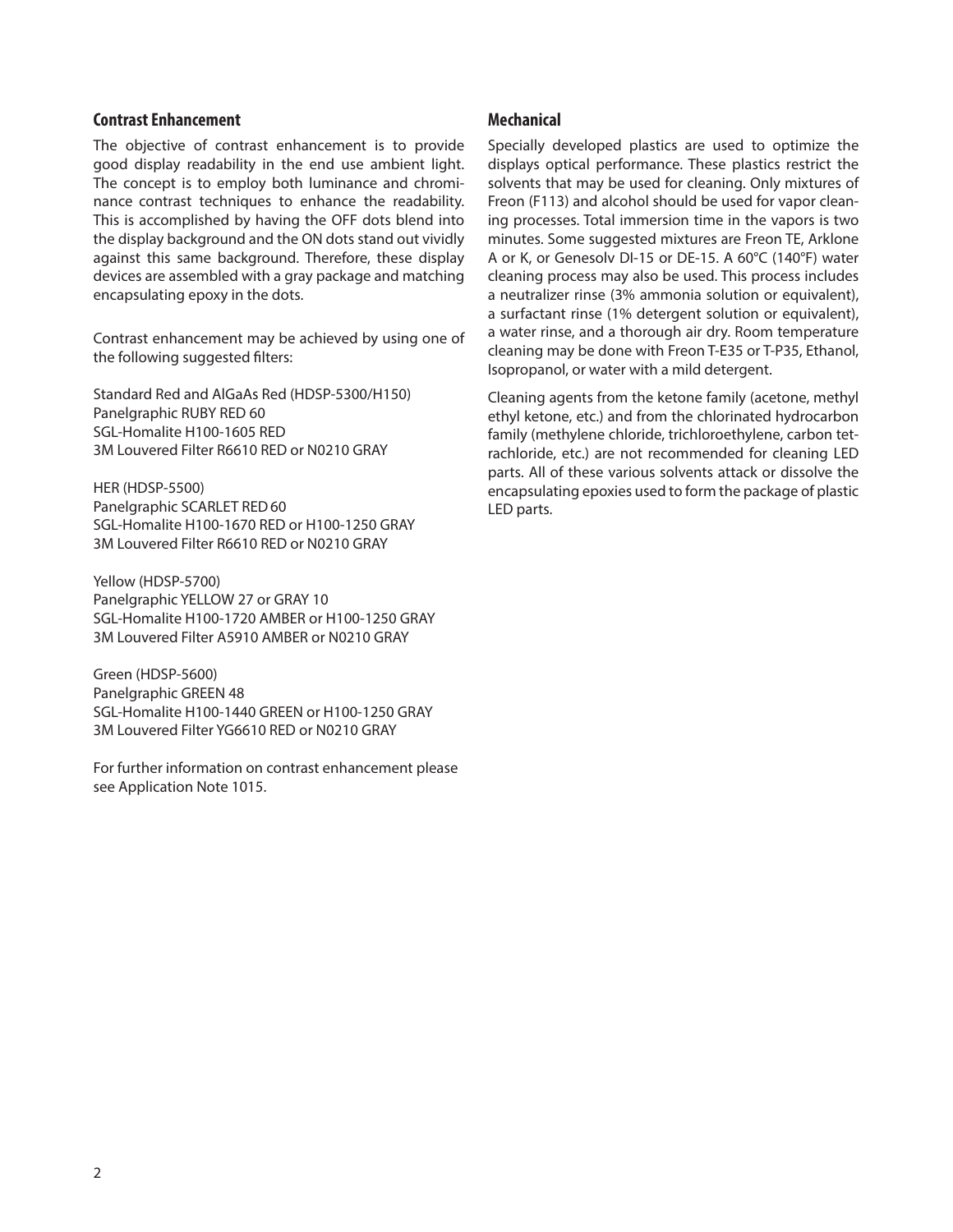#### **Part Numbering System**



#### **Notes:**

- 1. For codes not listed in the figure above, please refer to the respective datasheet or contact your nearest Avago representative for details.
- 2. Bin options refer to shippable bins for a part number. Color and Intensity Bins are typically restricted to 1 bin per tube (exceptions may apply). Please refer to respective datasheet for specific bin limit information.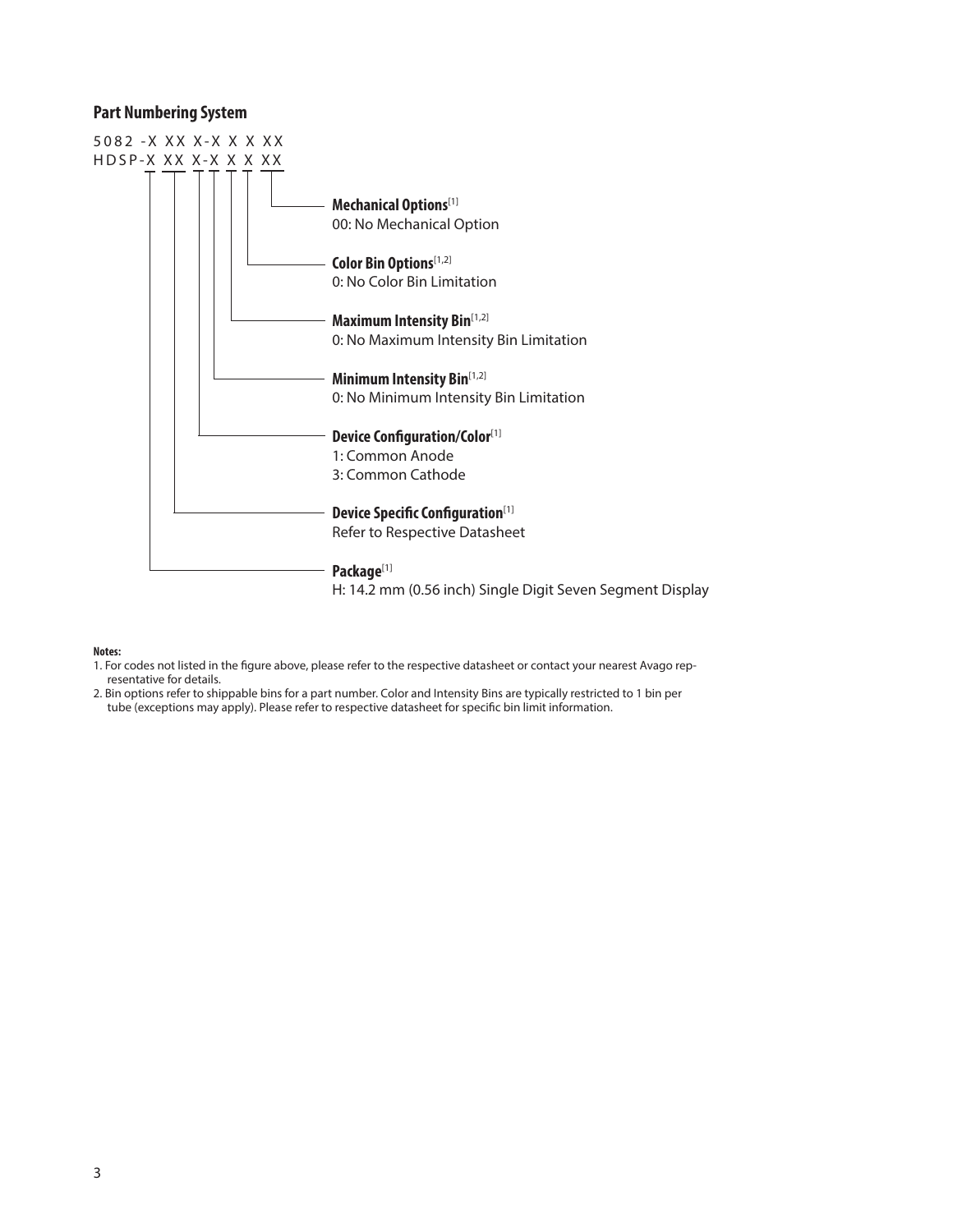### **Package Dimensions**





12.573<br>(-495) -

SIDE VIEW A, B, C, D



|                |                      |                               |                    | <b>FUNCTION</b>     |                          |                            |
|----------------|----------------------|-------------------------------|--------------------|---------------------|--------------------------|----------------------------|
| PIN            | A                    | B                             | $\mathsf{C}$       | D                   | E                        | F                          |
| 1              | <b>CATHODE e</b>     | <b>ANODE e</b>                | <b>CATHODE c</b>   | ANODE c             | E CATHODE NO. 1          | <b>E ANODE NO. 1</b>       |
| $\overline{2}$ | <b>CATHODE d</b>     | <b>ANODE d</b>                | ANODE c, d         | <b>CATHODE c, d</b> | <b>D CATHODE NO. 1</b>   | <b>D ANODE NO. 1</b>       |
| 3              | ANODE <sup>[3]</sup> | <b>CATHODE</b> <sup>[4]</sup> | <b>CATHODE b</b>   | <b>ANODE b</b>      | C CATHODE NO. 1          | CANODE NO. 1               |
| 4              | <b>CATHODE c</b>     | ANODE c                       | ANODE a, b, DP     | CATHODE a, b, DP    | <b>DP CATHODE NO. 1</b>  | DP ANODE NO. 1             |
| 5              | <b>CATHODE DP</b>    | <b>ANODE DP</b>               | <b>CATHOPDE DP</b> | <b>ANODE DE</b>     | E CATHODE NO. 2          | <b>E ANODE NO. 2</b>       |
| 6              | <b>CATHODE b</b>     | <b>ANODE b</b>                | <b>CATHODE a</b>   | <b>ANODE a</b>      | <b>D CATHODE NO. 2</b>   | <b>D ANODE NO. 2</b>       |
| 7              | <b>CATHODE a</b>     | ANODE a                       | ANODE a, b, DP     | CATHODE a, b, DP    | <b>G CATHODE NO. 2</b>   | <b>GANODENO.2</b>          |
| 8              | ANODE <sup>[3]</sup> | <b>CATHODE</b> <sup>[4]</sup> | ANODE c, d         | <b>CATHODE c, d</b> | C CATHODE NO. 2          | CANODE NO. 2               |
| 9              | <b>CATHODE f</b>     | <b>ANODE f</b>                | <b>CATHODE d</b>   | <b>ANODE d</b>      | DP CATHODE NO. 2         | DP ANODE NO. 2             |
| 10             | <b>CATHODE g</b>     | ANODE <sub>q</sub>            | <b>NO PIN</b>      | <b>NO PIN</b>       | <b>B CATHODE NO. 2</b>   | <b>B ANODE NO. 2</b>       |
| 11             |                      |                               |                    |                     | A CATHODE NO. 2          | A ANODE NO. 2              |
| 12             |                      |                               |                    |                     | <b>F CATHODE NO. 2</b>   | <b>FANODENO. 2</b>         |
| 13             |                      |                               |                    |                     | <b>DIGIT NO. 2 ANODE</b> | <b>DIGIT NO. 2 CATHODE</b> |
| 14             |                      |                               |                    |                     | <b>DIGIT NO. 1 ANODE</b> | <b>DIGIT NO. 1 CATHODE</b> |
| 15             |                      |                               |                    |                     | <b>B CATHODE NO. 1</b>   | <b>B ANODE NO. 1</b>       |
| 16             |                      |                               |                    |                     | A CATHODE NO. 1          | A ANODE NO. 1              |
| 17             |                      |                               |                    |                     | <b>G CATHODE NO. 1</b>   | <b>GANODENO.1</b>          |
| 18             |                      |                               |                    |                     | <b>F CATHODE NO. 1</b>   | <b>FANODENO.1</b>          |

NOTES:

1. ALL DIMENSIONS IN MILLIMETRES (INCHES).

2. ALL UNTOLERANCED DIMENSIONS ARE FOR REFERENCE ONLY.

3. REDUNDANT ANODES.

4. REDUNDANT CATHODES.

5. FOR HDSP-5600/-5700 SERIES PRODUCT ONLY.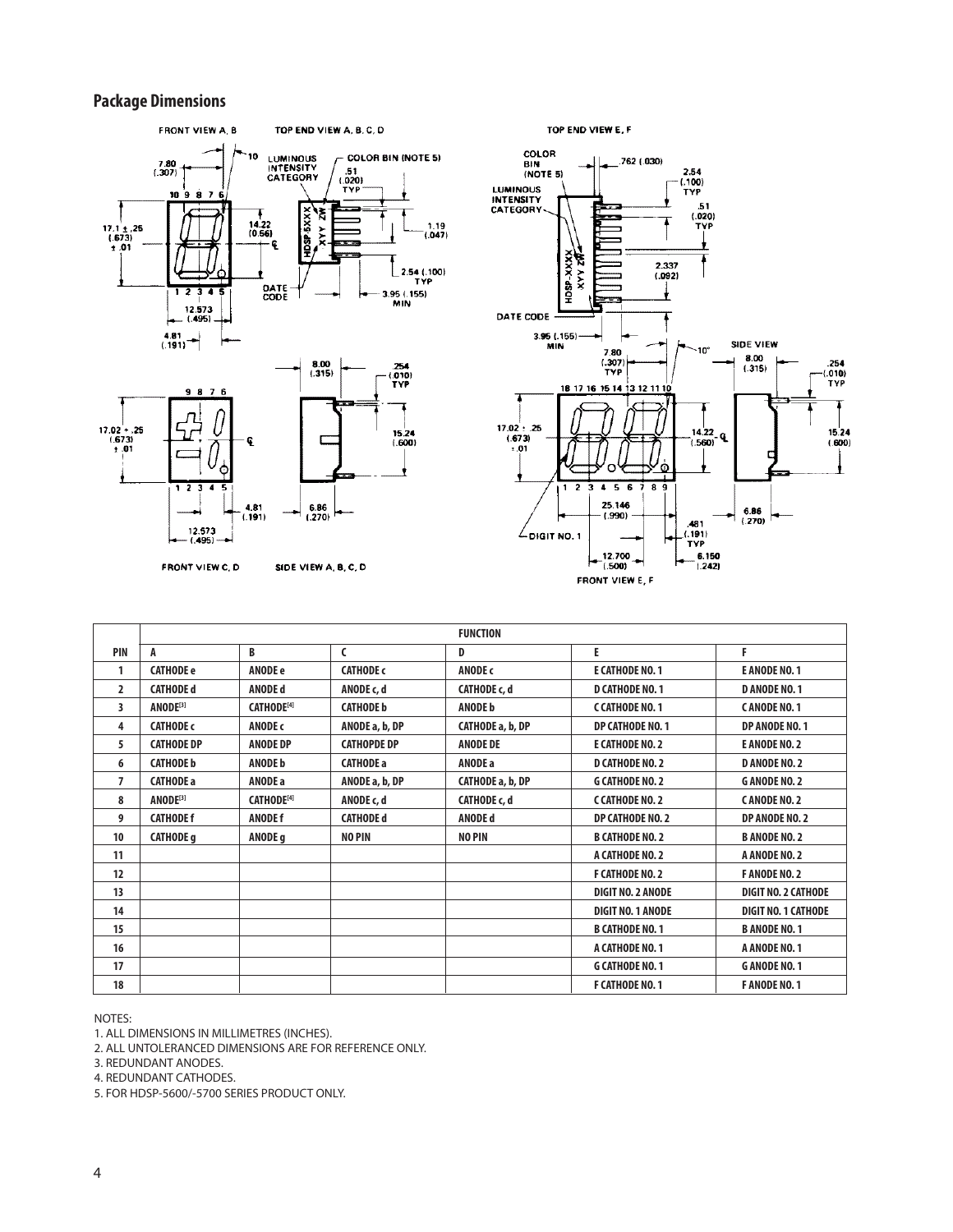### **Internal Circuit Diagram**











### **Absolute Maximum Ratings**

|                                                                                               | <b>AlGaAs Red</b><br><b>HDSP-H150</b> | <b>HER</b><br><b>HDSP-5500</b> | <b>Yellow</b><br><b>HDSP-5700</b> | Green<br><b>HDSP-5600</b> |              |
|-----------------------------------------------------------------------------------------------|---------------------------------------|--------------------------------|-----------------------------------|---------------------------|--------------|
| <b>Description</b>                                                                            | <b>Series</b>                         | <b>Series</b>                  | <b>Series</b>                     | <b>Series</b>             | <b>Units</b> |
| Average Power per Segment or DP                                                               | 96                                    | 105                            | 80                                | 105                       | mW           |
| Peak Forward Current per Segment or DP                                                        | $160^{[1]}$                           | 90[3]                          | 60[5]                             | 90[7]                     | mA           |
| DC Forward Current per Segment or DP                                                          | $40^{[2]}$                            | $30^{[4]}$                     | $20^{[6]}$                        | $30^{18}$                 |              |
| <b>Operating Temperature Range</b>                                                            | $-20$ to $+100^{9}$                   |                                | $-40$ to $+100$                   |                           | °C           |
| Storage Temperature Range                                                                     |                                       |                                | °C                                |                           |              |
| Reverse Voltage* per Segment or DP                                                            |                                       |                                | 3.0                               |                           | ٧            |
| Wavesoldering Temperature for 3 Seconds<br>$(1.60 \text{ mm} [0.063 \text{ in.}]$ below body) |                                       | 250                            |                                   | °C                        |              |

\* Reverse Voltage is for LED testing purpose and not recommended to be used as application condition.

#### **Notes:**

- 1. See Figure 2 to establish pulsed conditions.
- 2. Derate above 46°C at 0.54 mA/°C.
- 3. See Figure 7 to establish pulsed conditions.
- 4. Derate above 53°C at 0.45 mA/°C.
- 5 See Figure 8 to establish pulsed conditions. 6. Derate above 81°C at 0.52 mA/°C.
- 
- 7. See Figure 9 to establish pulsed conditions.
- 8. Derate above 39°C at 0.37 mA/°C.
- 9. For operation below -20°C, contact your local Avago components sales office or an authorized distributor.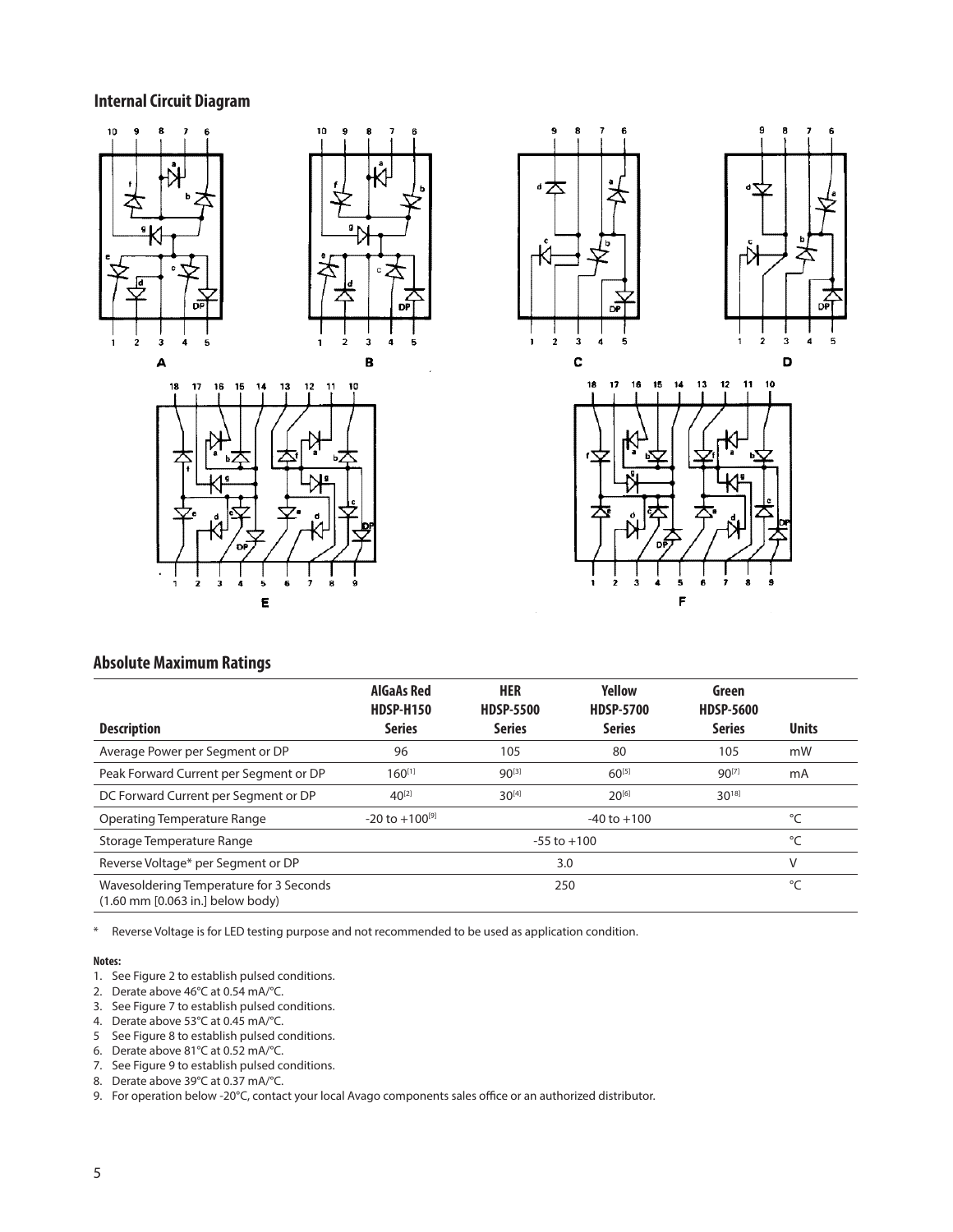## **Electrical/Optical Characteristics at T<sub>A</sub> = 25°C**

### **AlGaAs Red**

| <b>Device</b><br><b>Series</b> |                                                                  |                              |      |      |      |                       |                         |
|--------------------------------|------------------------------------------------------------------|------------------------------|------|------|------|-----------------------|-------------------------|
| HDSP-                          | <b>Parameter</b>                                                 | <b>Symbol</b>                | Min. | Typ. | Max. | <b>Units</b>          | <b>Test Conditions</b>  |
|                                | Luminous Intensity/Segment <sup>[1,2,5]</sup><br>(Digit Average) | 'ν                           | 9.1  | 16.0 |      | mcd                   | $I_c = 20 \text{ mA}$   |
|                                |                                                                  |                              |      | 1.8  |      |                       | $I_{E} = 20 \text{ mA}$ |
| <b>H15X</b>                    | Forward Voltage/Segment or DP                                    | $\mathsf{V}_{_{\mathsf{F}}}$ |      | 2.0  | 3.0  | V                     | $I_c = 100 \text{ mA}$  |
|                                | Peak Wavelength                                                  | $\lambda_{\text{PEAK}}$      |      | 645  |      | nm                    |                         |
|                                | Dominant Wavelength <sup>[3]</sup>                               | $\lambda_{\rm d}$            |      | 637  |      | nm                    |                         |
|                                | Reverse Voltage/Segment or DP[4]                                 | $V_R$                        | 3.0  | 15   |      | V                     | $I_p = 100 \mu A$       |
|                                | Temperature Coefficient of<br>V <sub>r</sub> /Segment or DP      | $\Delta V_{F}/{}^{o}C$       |      | $-2$ |      | $mV$ <sup>o</sup> C   |                         |
|                                | Thermal Resistance LED Junction-<br>to-Pin                       | $R\theta_{\text{J-Pin}}$     |      | 400  |      | $\degree$ C/W/<br>Seg |                         |

### **High Efficiency Red**

| <b>Device</b><br><b>Series</b> |                                                                  |                                                                  |      |      |      |                       |                                    |
|--------------------------------|------------------------------------------------------------------|------------------------------------------------------------------|------|------|------|-----------------------|------------------------------------|
| HDSP-                          | <b>Parameter</b>                                                 | Symbol                                                           | Min. | Typ. | Max. | <b>Units</b>          | <b>Test Conditions</b>             |
|                                |                                                                  |                                                                  | 900  | 2800 |      |                       | $I_c = 10 \text{ mA}$              |
|                                | Luminous Intensity/Segment <sup>[1,2,6]</sup><br>(Digit Average) | $\mathbf{I}_{\mathsf{V}}$                                        |      | 3700 |      | µcd                   | $I_c = 60$ mA Peak:<br>$1$ of 6 df |
|                                | Forward Voltage/Segment or DP                                    | $V_{F}$                                                          |      | 2.1  | 2.5  | V                     | $I_r = 20 \text{ mA}$              |
| 55XX                           | Peak Wavelength                                                  | $\lambda_{\text{PEAK}}$                                          |      | 635  |      | nm                    |                                    |
|                                | Dominant Wavelength <a>[3]</a>                                   | λ.                                                               |      | 626  |      | nm                    |                                    |
|                                | Reverse Voltage/Segment or DP[4]                                 | $V_{R}$                                                          | 3.0  | 30   |      | V                     | $I_{p} = 100 \mu A$                |
|                                | Temperature Coefficient of<br>V <sub>r</sub> /Segment or DP      | $\Delta V_{F}$ /°C                                               |      | $-2$ |      | $mV$ <sup>o</sup> C   |                                    |
|                                | Thermal Resistance LED Junction-<br>to-Pin                       | $\mathsf{R}\boldsymbol{\theta}_{\mathsf{J}\text{-}\mathsf{Pin}}$ |      | 345  |      | $\degree$ C/W/<br>Seg |                                    |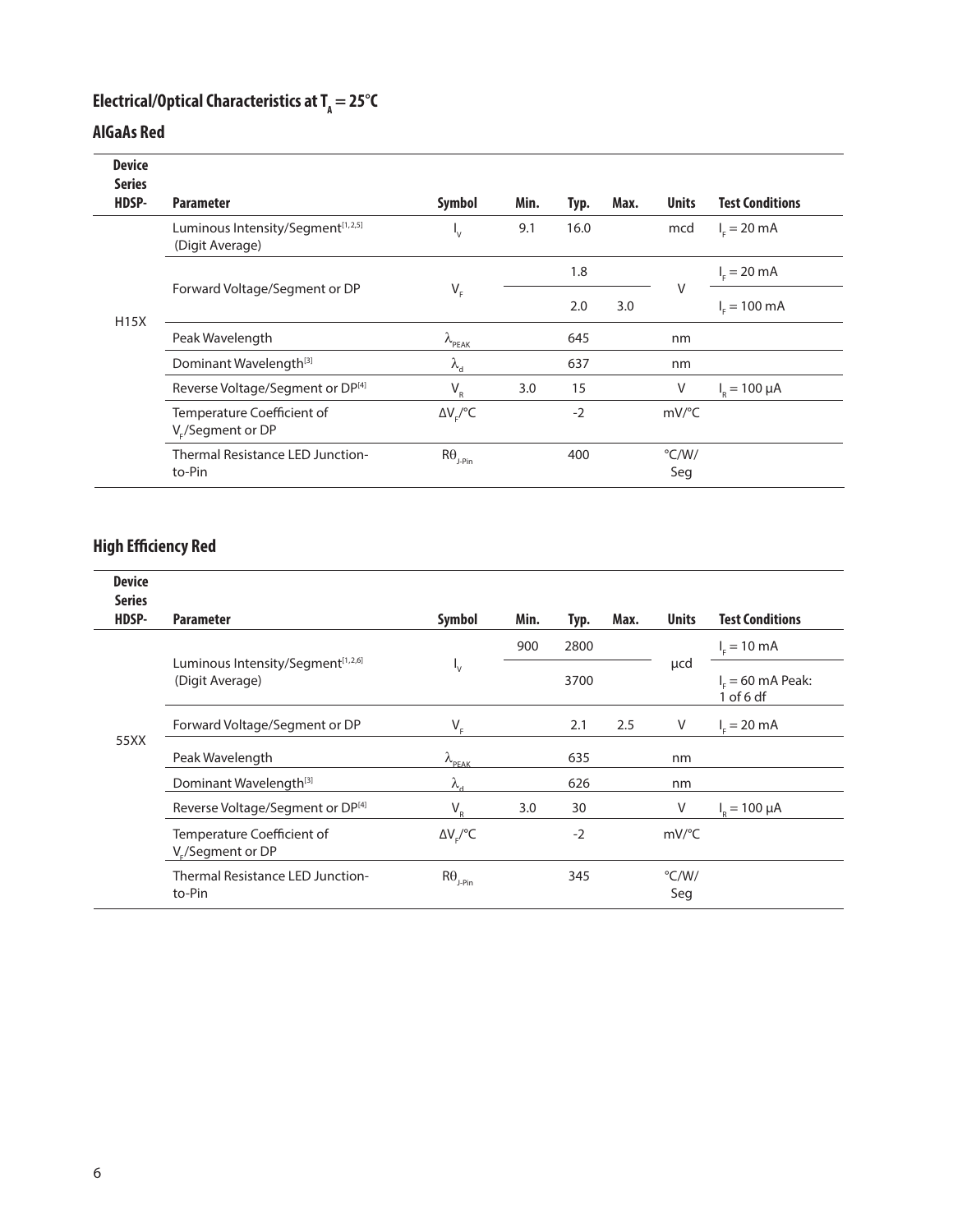#### **Yellow**

| <b>Device</b><br><b>Series</b> |                                                    |                                          |       |      |       |                       |                                    |
|--------------------------------|----------------------------------------------------|------------------------------------------|-------|------|-------|-----------------------|------------------------------------|
| HDSP-                          | <b>Parameter</b>                                   | <b>Symbol</b>                            | Min.  | Typ. | Max.  | <b>Units</b>          | <b>Test Conditions</b>             |
|                                |                                                    |                                          | 600   | 1800 |       |                       | $I_c = 10 \text{ mA}$              |
|                                | Luminous Intensity/Segment[1,2]<br>(Digit Average) | $\mathsf{I}_{\mathsf{V}}$                |       | 2750 |       | µcd                   | $I_c = 60$ mA Peak:<br>$1$ of 6 df |
|                                | Forward Voltage/Segment or DP                      | $V_F$                                    |       | 2.1  | 2.5   | V                     | $I_c = 20 \text{ mA}$              |
| 57XX                           | Peak Wavelength                                    | $\lambda$ PEAK                           |       | 583  |       | nm                    |                                    |
|                                | Dominant Wavelength <sup>[3,7]</sup>               | $\lambda$                                | 581.5 | 586  | 592.5 | nm                    |                                    |
|                                | Reverse Voltage/Segment or DP[4]                   | $V_R$                                    | 3.0   | 40   |       | V                     | $I_{\rm g} = 100 \mu A$            |
|                                | Temperature Coefficient of<br>$V_c$ /Segment or DP | $\Delta V_{F}/{}^{o}C$                   |       | $-2$ |       | $mV$ <sup>o</sup> C   |                                    |
|                                | Thermal Resistance LED Junction-<br>to-Pin         | $\mathsf{R}\Theta_{\text{\tiny{J-Pin}}}$ |       | 345  |       | $\degree$ C/W/<br>Seg |                                    |

#### **High Performance Green**

| <b>Device</b><br><b>Series</b> |                                                                 |                                             |      |      |      |                       |                                    |
|--------------------------------|-----------------------------------------------------------------|---------------------------------------------|------|------|------|-----------------------|------------------------------------|
| HDSP-                          | <b>Parameter</b>                                                | Symbol                                      | Min. | Typ. | Max. | <b>Units</b>          | <b>Test Conditions</b>             |
|                                |                                                                 |                                             | 900  | 2500 |      |                       | $I_c = 10 \text{ mA}$              |
|                                | Luminous Intensity/Segment <sup>[1,2]</sup><br>(Digit Average)' | $\mathsf{I}_{\mathsf{V}}$                   |      | 3100 |      | µcd                   | $I_c = 60$ mA Peak:<br>$1$ of 6 df |
|                                | Forward Voltage/Segment or DP                                   | $V_F$                                       |      | 2.1  | 2.5  | V                     | $I_c = 10 \text{ mA}$              |
| 56XX                           | Peak Wavelength                                                 | $\lambda_{\underline{\text{PEAK}}}$         |      | 566  |      | nm                    |                                    |
|                                | Dominant Wavelength <sup>[3,7]</sup>                            | $\lambda_{\rm d}$                           |      | 571  | 577  | nm                    |                                    |
|                                | Reverse Voltage/Segment or DP[4]                                | $\mathsf{V}_{\scriptscriptstyle\mathrm{R}}$ | 3.0  | 50   |      | V                     | $I_{p} = 100 \mu A$                |
|                                | Temperature Coefficient of<br>V <sub>r</sub> /Segment or DP     | $\Delta V_{\rm c}/^{\circ}C$                |      | $-2$ |      | $mV$ <sup>o</sup> C   |                                    |
|                                | Thermal Resistance LED Junction-<br>to-Pin                      | $R\theta_{_{J\text{-Pin}}}$                 |      | 345  |      | $\degree$ C/W/<br>Seg |                                    |

#### **Notes:**

1. Device case temperature is 25°C prior to the intensity measurement.

2. The digits are categorized for luminous intensity. The intensity category is designated by a letter on the side of the package.

3. The dominant wavelength,  $\lambda_{d'}$  is derived from the CIE chromaticity diagram and is that single wavelength which defines the color of the device. 4. Typical specification for reference only. Do not exceed absolute maximum ratings.

5. For low current operation, the AlGaAs HDSP-H10X series displays are recommended. They are tested at 1 mA dc/segment and are pin for pin compatible with the HDSP-H15X series.

6. For low current operation, the HER HDSP-555X series displays are recommended. They are tested at 2 mA dc/segment and are pin for pin compatible with the HDSP-550X series.

7. The Yellow (HDSP-5700) and Green (HDSP-5600) displays are categorized for dominant wavelength. The category is designated by a number adjacent to the luminous intensity category letter.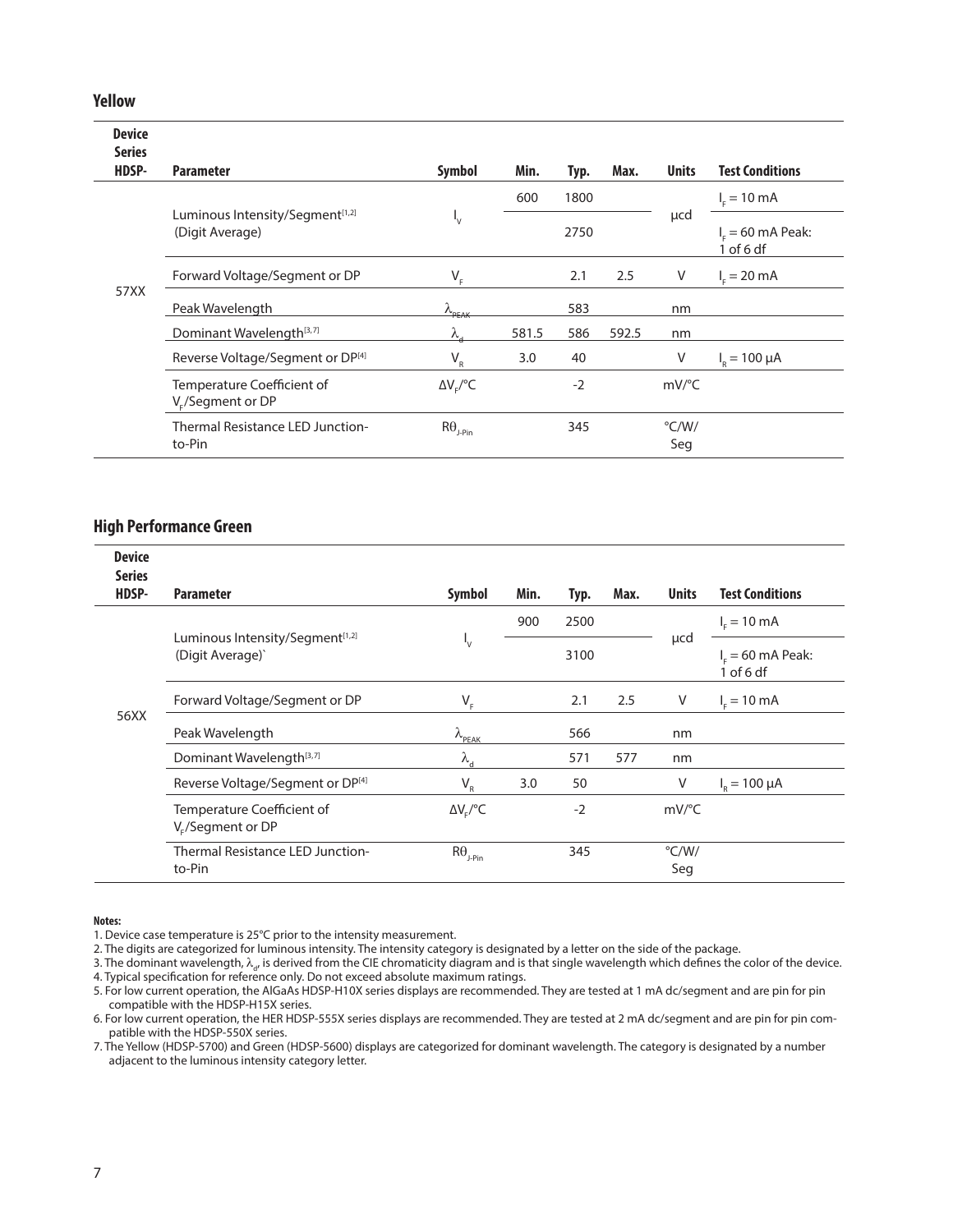#### **AlGaAs Red**



**Figure 1. Maximum Tolerable Peak Current vs. Pulse** Figure 2. Maximum Tole<br>Duration – AlGaAs Red. **Duration – Red.**



**Figure 3. Maximum Allowable DC Current vs. Ambient Temperature. Figure 4. Forward Current vs. Forward Voltage.**



**Figure 5. Relative Luminous Intensity vs. DC Forward Current. Figure 6. Relative Efficiency (Luminous Intensity per** 

**Figure 2. Maximum Tolerable Peak Current vs. Pulse** 





Unit Current) vs. Peak Current.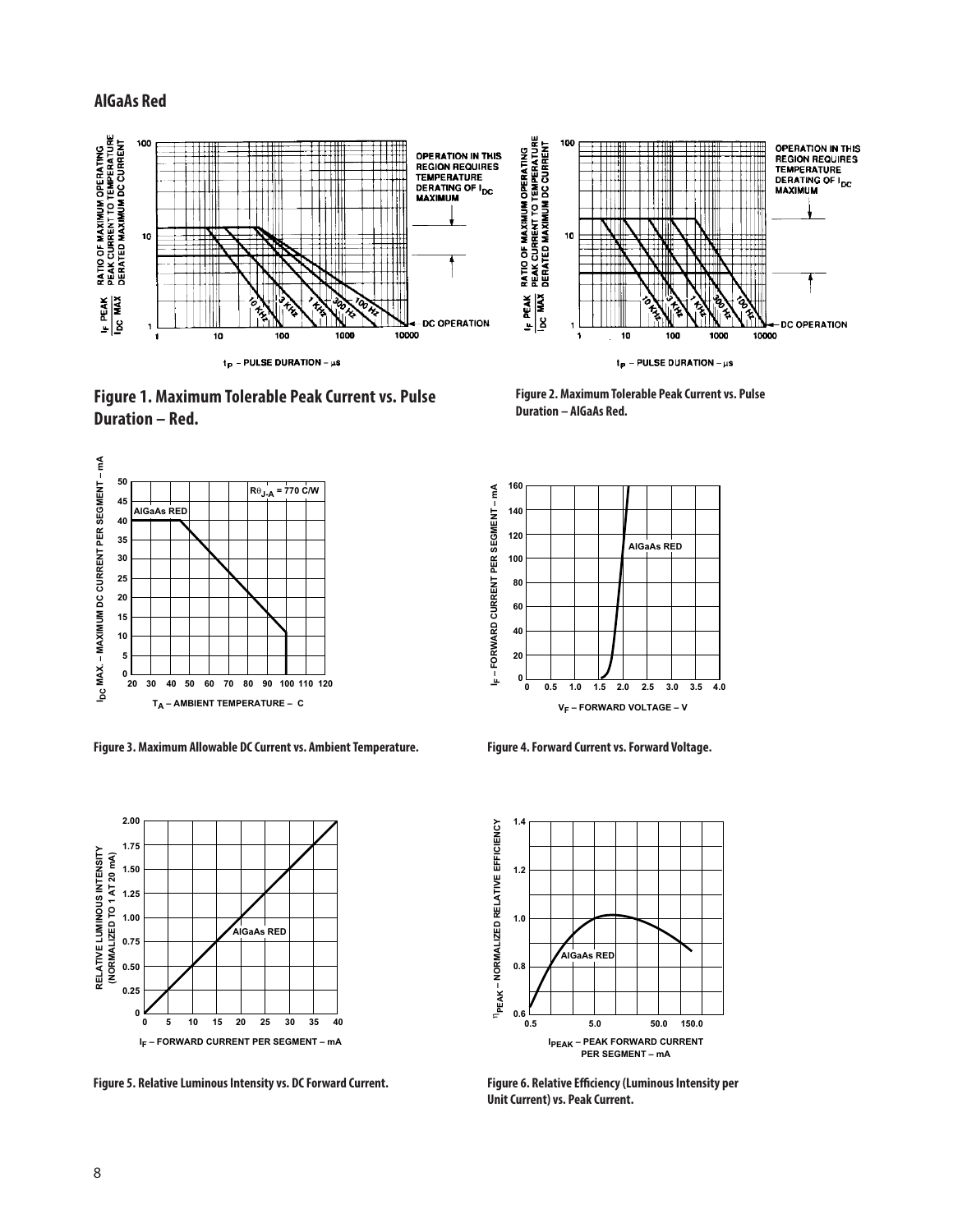#### **HER, Yellow, Green**









**Figure 9. Maximum Tolerable Peak Current vs. Pulse Duration – Green.**



**Figure 10. Maximum Allowable DC Current vs. Ambient Temperature.**



**4.0 3.5** RELATIVE LUMINOUS INTENSITY<br>(NORMALIZED AT 10 mA) **RELATIVE LUMINOUS INTENSITY 3.0 (NORMALIZED AT 10 mA) 2.5 2.0 HER, YELLOW, GREEN 1.5 1.0 0.5 0 5 10 15 25 30 35 20 40 0 I F – DC FORWARD CURRENT – mA**



**Figure 11. Forward Current vs. Forward Voltage.**



**Figure 13. Relative Efficiency (Luminous Inten-**